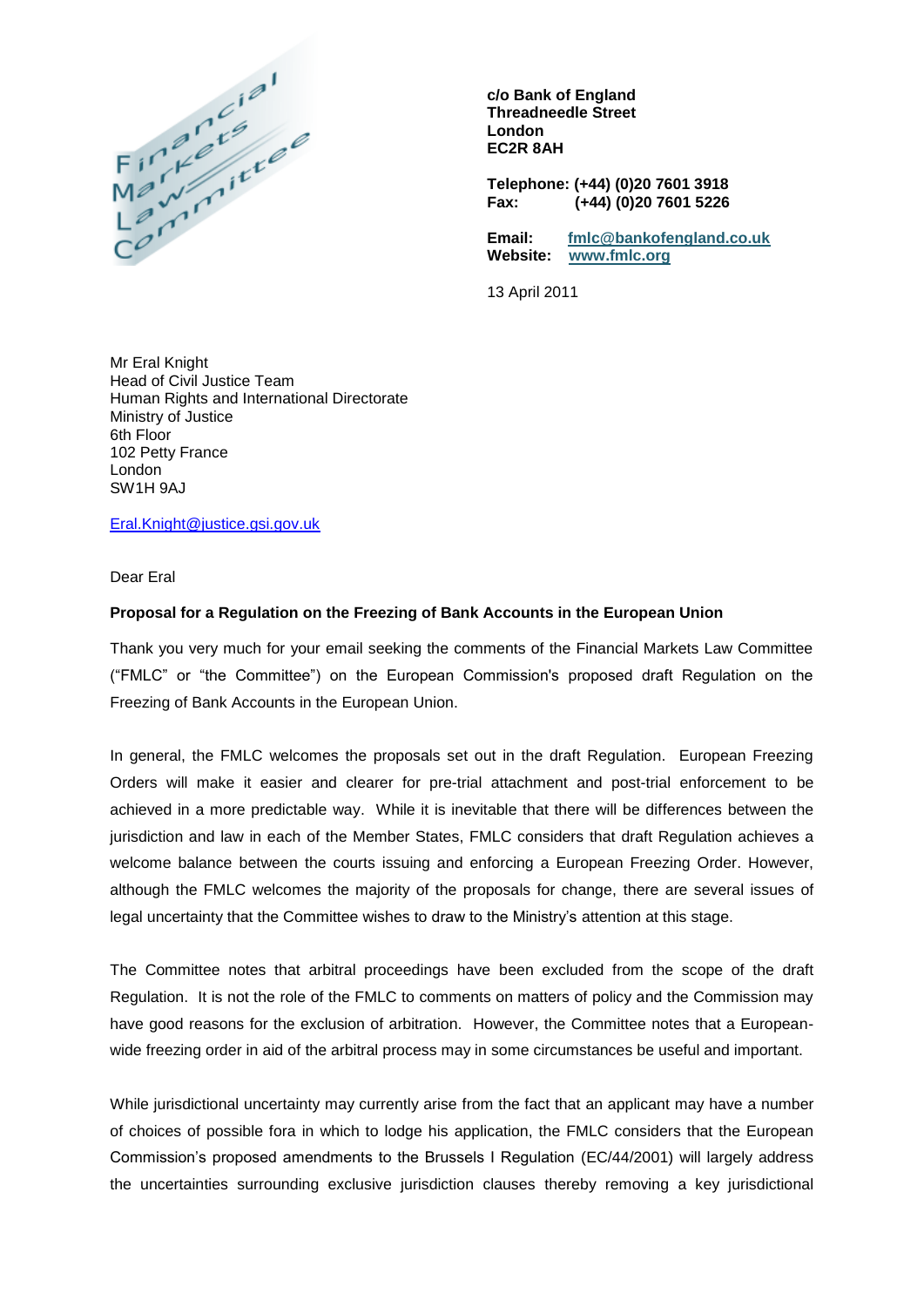uncertainty. However, until the amendments to Brussels I take effect, the uncertainties surrounding exclusive jurisdiction clauses will affect European Freezing Orders because, if a European Freezing Order is sought from a court at the same time or shortly before proceedings are commenced, the status of that order may not be clear if in due course proceedings are transferred to another court.

The proposed time limits and methods of service proposed in the draft Regulation will make the process to obtain an order a long one, which may risk making European Freezing Orders an ineffective tool in some cases. Against this, the ex parte procedure in Article 10 appears to preclude a defendant from making submissions even if given informal notification. Additionally, the process appears only to envisage legal systems which use bailiffs for enforcement purposes and is unlikely to work as efficiently where there is no similar bailiff system.

The Ministry will be aware that there is currently no national register or database in the UK that would allow an applicant to identify from one source every bank account held by a person, which seems to be envisaged in the reference to "competent enforcement authority" in Article 16. As UK law stands, an applicant would have to obtain and serve individual court orders on each of the banks in the UK in order to identify a particular account, which would make the *in rem* order proposed in the draft Regulation less effective than current English freezing orders under which the claimant himself can be required to provide information about his or her bank accounts and other assets. The Ministry may therefore wish to consider options for facilitating obtaining account information under Article 16 in the UK, including how this process would be funded.

The FMLC considers that the proposals for dealing with joint and nominee accounts in Article 25 (i.e. making them attachable only to the extent they are attachable under the law governing the account) do not adequately address the current legal uncertainty in this area. Indeed, footnote 28 acknowledges that the legal issues linked to the attachment of joint and nominee accounts raise complicated questions of law and that the solutions differ widely within Member States. The FMLC considers that the Ministry should look to take up the Commission's suggestion for a more ambitious solution to be found and would welcome the opportunity to assist the Ministry further in looking into this issue at the appropriate stage of the process.

The Committee notes Article 17(b), which envisages co-operation between the courts of Member States in relation to applications for Freezing Orders "in order to ensure proper coordination between the proceedings as to the substance and the protective measure." The Committee considers that mandating for "proper coordination" between the courts in this way may not reflect the different models of litigation in the Member States adequately. For example, the UK courts do not have an investigative function but rather limit themselves to the impartial function of adjudication between competing parties. In this context, the extent of the "proper coordination" that could be conducted by UK courts may well be more limited than that within the remit of the courts in other European jurisdictions. The FMLC therefore considers that legal certainty in this area would be assisted by giving further colour to the nature of the obligation on UK courts to work with courts in other European jurisdictions.